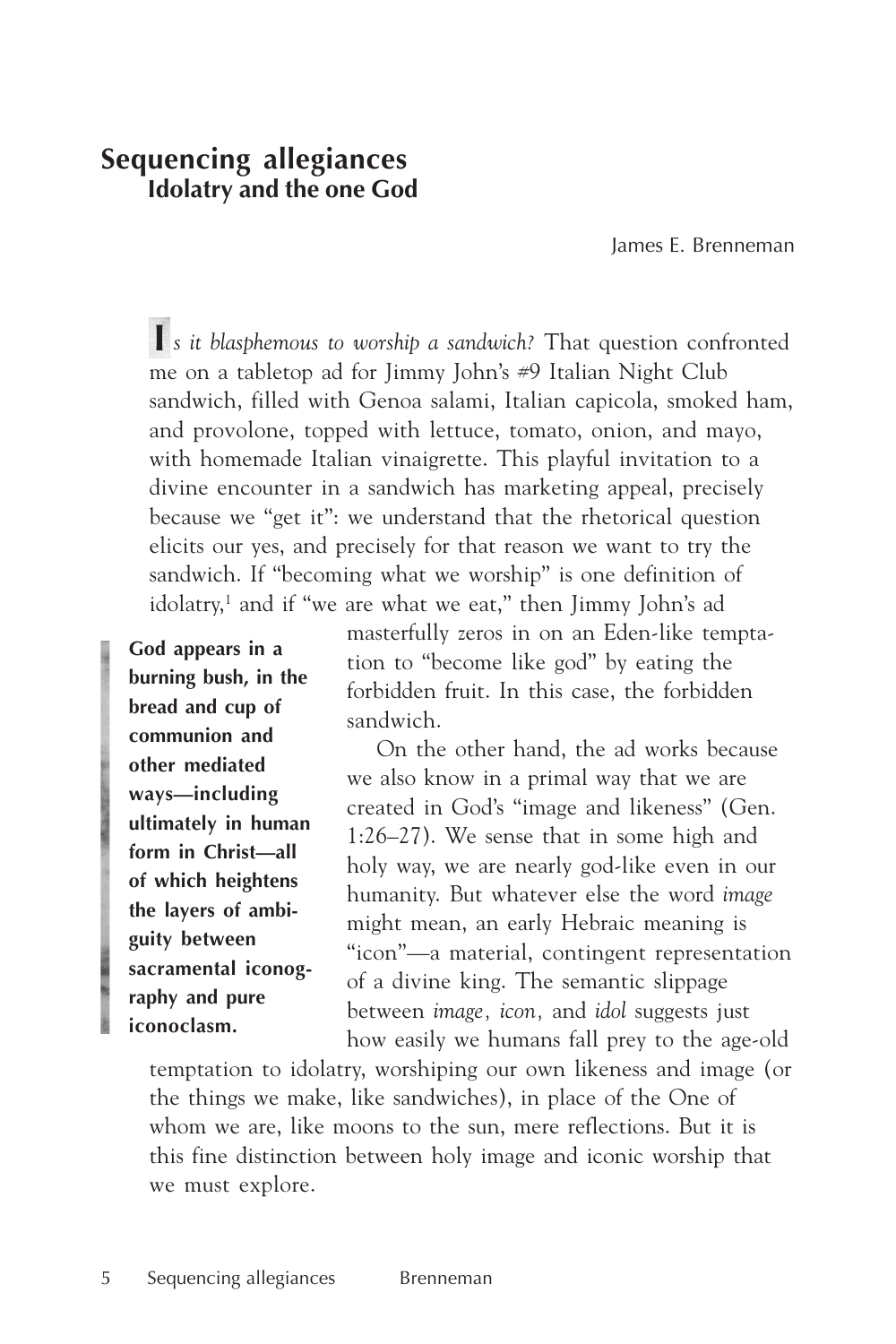## **Between holy image and iconic worship, a continuum**

When we trace the move from a polytheistic, cosmotheistic, nature-oriented mythological world of prehuman and early human cultures, into what Jan Assmann calls the "Mosaic distinction" of exclusivist monotheism, we realize that our beliefs often lie on a continuum, and we can never settle in to stay in the one spot that's exactly right.<sup>2</sup> No matter how much we claim to worship one God and one God only, we seldom, if ever, get it just right.

Indeed, I believe the standard of pure monotheism is so high, so unwavering, so total, that ever adhering unequivocally to its exclusive demands is humanly impossible. Because unwavering obedience to the one God is impossible, we need to construct gradations of obedience, if not a whole set of nuanced qualifications about the nature and object of divine worship. Besides the semantic minefield surrounding what it means to be created in God's image and likeness as it relates to defining idolatry, several factors testify to the harshness of pure monotheism and its nearly impossible requirements.

First, when the entire canon of Holy Scripture decries idolatry in all its permutations, yet remains remarkably elastic in its divine-human interactions, we see how difficult it is for biblical people, people of God—indeed, any people—to live life in worship of one God and one God only. The Bible provides ample evidence of the fluidity of terms, gradations of belief, theophanic expressions, and modes of divine conveyance, en route from a polytheistic worldview to that of a more or less exclusive monotheism. God appears in a cloud by day and a pillar of fire by night, in a burning bush, in a still small voice, in the bread and cup of communion and other mediated ways—including ultimately in human form in Christ—all of which only heightens the layers of ambiguity between sacramental iconography and pure iconoclasm. This evolutionary progression has sometimes been described as a series of "monotheistic moments" along a historical trajectory climaxing in the radical exclusive monotheism of the late exilic period and beyond.<sup>3</sup>

Second, the attempt by scholars and others to create a taxonomy of monotheisms (exclusive monotheism, inclusive monotheism, henotheism, summodeism, cosmotheism, one-godism, Trinitarianism, "Jesus-only"-ism) argues for the near impossibility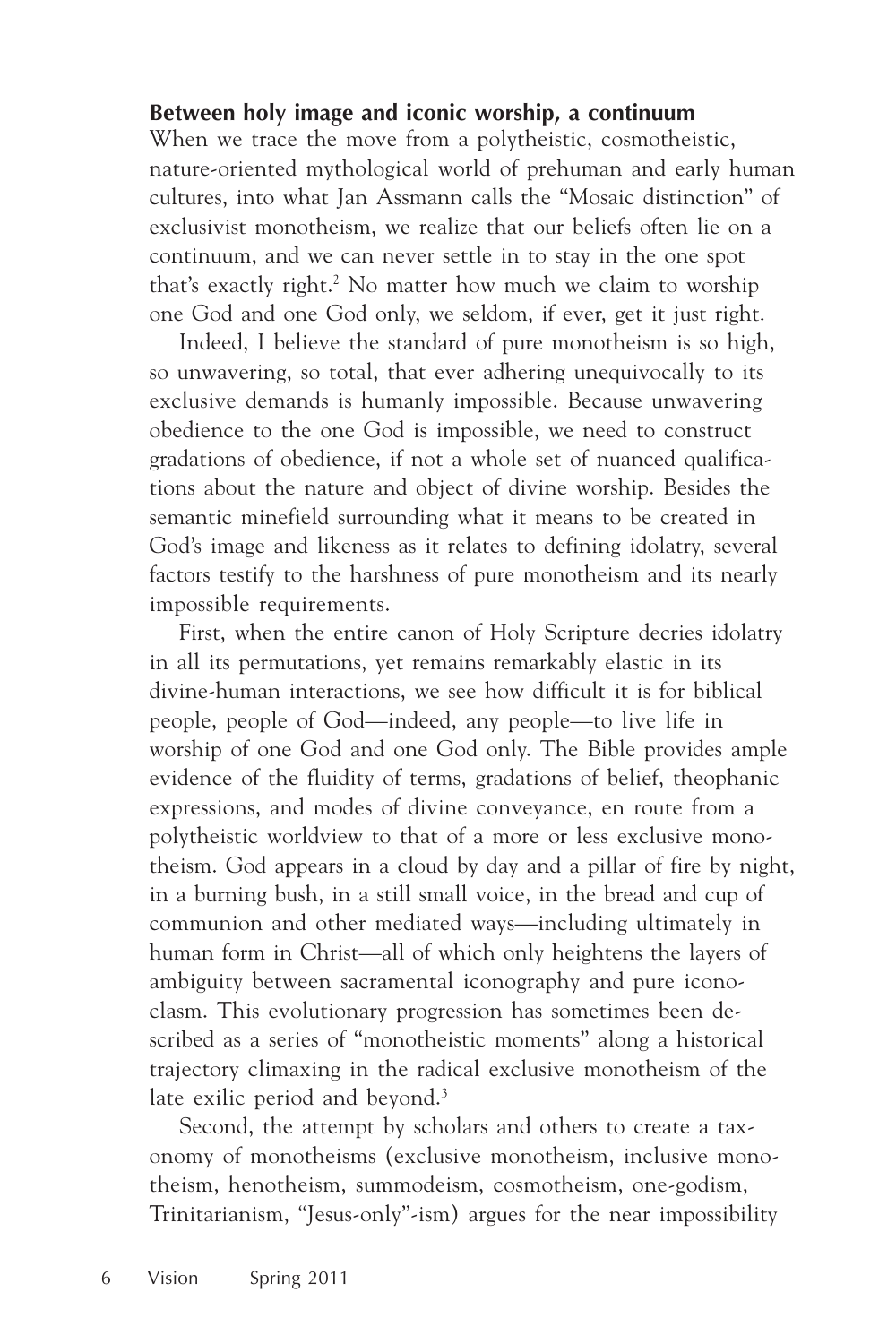of absolutizing any monotheistic claims or claiming that one's own monotheism is the absolute and only one. Such confessional claims may be true but are terribly difficult to prove beyond a reasonable doubt, because they are seldom lived out in practice. We all fall short.

Third, in everyday parlance and in confessional terms, we almost always acknowledge our inevitable fallibility by defining idolatry in terms that allow for some slippage in our practice. For example, G. K. Beale expands Martin Luther's definition of idolatry by adding one word. Idolatry, says Beale, is "whatever the heart clings to or relies on for [*ultimate*] security."4 In other words, under the monotheistic burden or blessing we almost always acknowledge the need and the reasoned ability to sequence our

**The three gods that Deuteronomy warns against are the gods of militarism, materialism, and moralism, each with their various forms of worship: power, wealth, and selfrighteousness.**

set of allegiances, as long as they are topped off by the one and only God. Thus, if we are honest, our arguments are often about a whole set of allegiances, ranked with respect either to their prioritization in relationship or to their true or false witness to the one and only God we worship.

If "we become what we worship," then Beale is acknowledging, perhaps without meaning to, the near-blasphemous claim the title of his book would be, if we *could* become

gods or divinities by worshiping the one and only God. In effect, in a truly exclusive Mosaic monotheism, we cannot really become what we worship and still adhere to the first commandment.

Idolatry has sometimes been defined as making absolute the radical contingency of all that is not God, including humanity, nature, ideas, and all other possible categories of distinction.<sup>5</sup> In effect, then, pure monotheism is as much a theoretical construct as a lived reality. In a sense, the best we, who wish to be identified as biblical monotheists, can claim for ourselves is that like our ancient ancestors, we too are always en route to keeping the first commandment.

#### **Allegiance in the book of Deuteronomy**

No other book in the entire scripture comes closer to affirming the "Mosaic distinction" of exclusive monotheism and condemna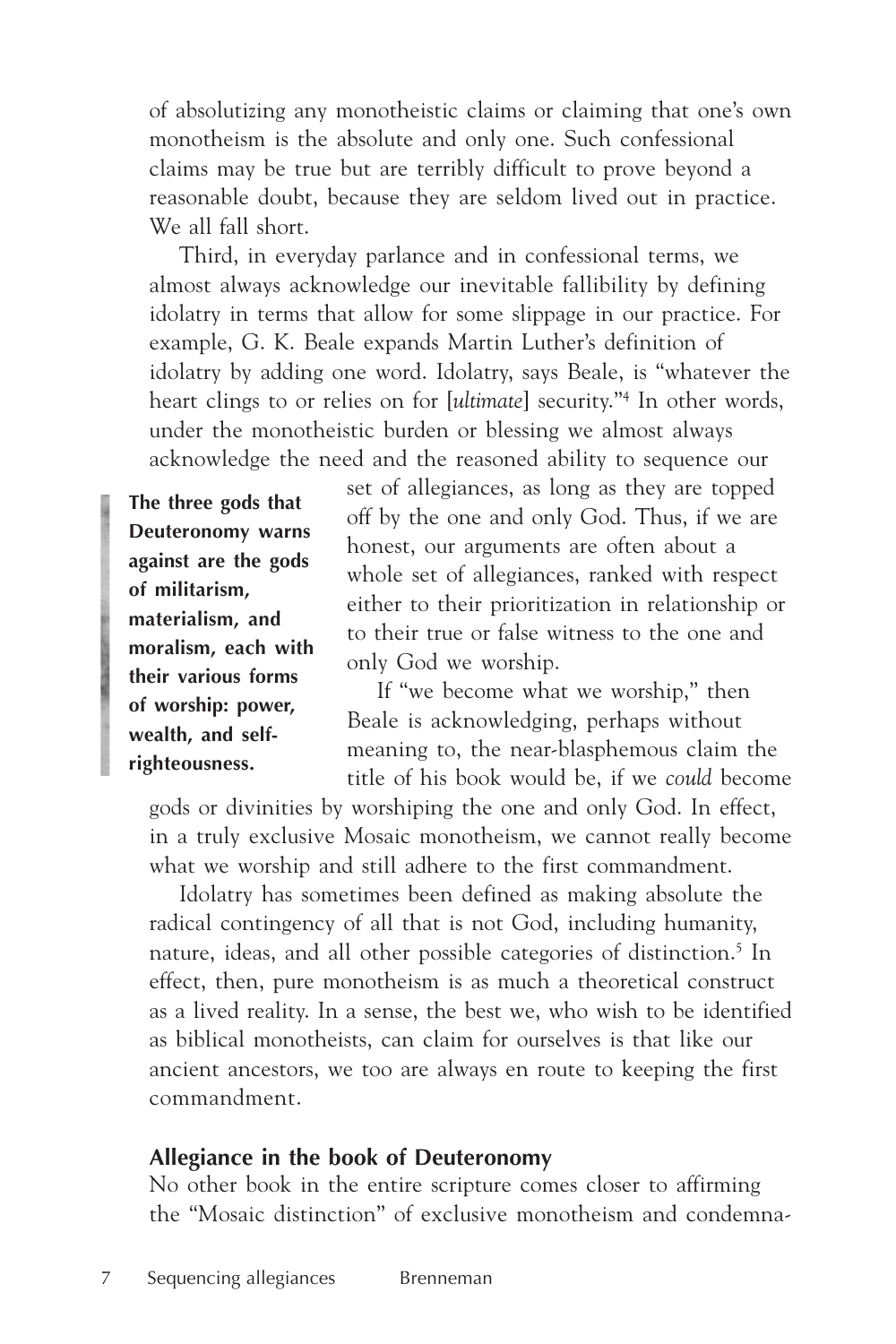tion of idolatry than the book of Deuteronomy. Some twenty-five explicit references in one form or another condemn the worship of other gods, including idols of those gods and images of the one God, Yahweh.<sup>6</sup>

The structure of the book of Deuteronomy roughly coincides with much older covenant treaties made in the world of international diplomacy of their times.<sup>7</sup> In a sense, the book of Deuteronomy is poised as a covenant treaty rivaling other such treaties between rival sovereigns, including rival gods. Immediately following the opening prologue (chaps. 1–4), a summary set of laws providing historical background are proclaimed; these include a revised set of the Ten Commandments (chap. 5), followed by commentary on the most important of those commandments, the first commandment, which warns against idolatry (chaps. 6–11).

The first commandment is sobering and negative: "You shall have no other gods before me. You shall not make for yourself an idol, whether in the form of anything that is in heaven above, or that is on the earth beneath, or that is in the water under the earth. You shall not bow down to them; for I the LORD your God am a jealous God, punishing children for the iniquity of parents to the third and fourth generation of those who reject me" (5:7–9). However, in commenting on this commandment, Moses offers a more positive spin in what has become known as the great *Shema* in Jewish ritual (6:4–5), "Hear, O Israel: The LORD, our God, the LORD *alone*," or equally possible in translation, "Hear, O Israel: The LORD, our God, the LORD is *one*." Followed by the affirming directive, "You shall love the LORD your God with all your heart, and with all your soul, and with all your might."

The ambiguities of the translations, whether in the first commandment itself in chapter 5, or in the commentary that follows in chapter 6, seem to allow for the possible existence of other gods, but to place the emphasis on the people's loyalty to Yahweh (Israel's God) alone among the alternative temptations (compare 32:8–9).8 In almost all periods of Israel's history, the worship of more than one god, whether as an idol or not, was a temptation. Up until at least this second sermon of Moses in Deuteronomy, various names or titles of God or the gods were used, including God of your fathers, God of various locales*, El Roi*, *El Shaddai* and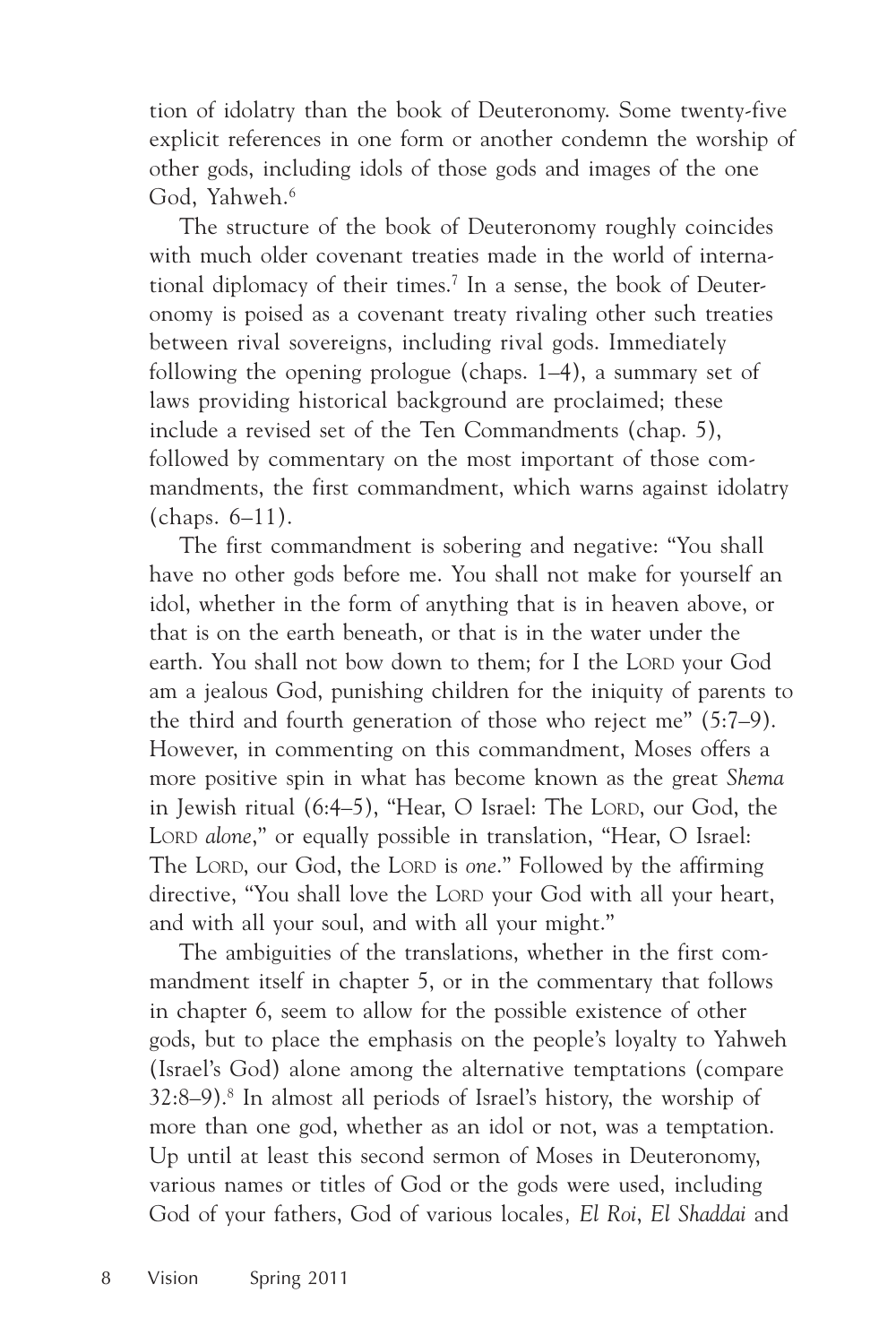so on.9 Later, in Canaan, gods who were rivals to Israel's God came with names like El, Dagan, Baal, and Asherath.

It is tempting to want to identify by name the possible rival gods Deuteronomy worries will be a threat to Israel's allegiance to Yahweh. It is tempting to focus on the above-named rivals, including gods related to cults of the dead, and also Assyrian, Babylonian, and Egyptian deities. All the more remarkable then, that the book of Deuteronomy does not identify these competing gods by name, not in the sense of specifically named deities that ancient Israel might have been tempted to worship. Instead, as Dennis Olson points out, Deuteronomy focuses on three more insidious and less culture-specific gods or idols that remain formidable rivals for our *ultimate* allegiance.10

For Olson, the three gods that Deuteronomy warns against and that demand allegiance in every generation are the gods of militarism, materialism, and moralism, each with their various forms of worship: power, wealth, and self-righteousness. In chap-

**If we proclaim our nonallegiance to military power and also manage to restrain our desire for wealth, have we done so without a hint of self-righteous moralism? Life under Mosaic monotheism can be burdensome indeed.**

ter 7, to worship the god of power politics backed by military might, or to trust in nations mightier and more numerous than emergent Israel, is to polytheize (7:17). This chapter stresses the singular power of Yahweh, who alone is warrior and defender of the little David, Israel, among the Canaanite Goliaths round about them. Chapter 8 warns against making material possessions objects of devotion and allegiance. One must not elevate even good and necessary things such as water and food too high in the pantheon of belief, since "one does not live by bread alone"

(8:3). Indeed, while the people wandered in the desert some forty years, didn't God provide sandals that did not wear out, food to eat, water when needed, and clothes for their backs? If some day the people are to become wealthy in the promised land of plenty, they must not imagine that their prosperity is a result of their business savvy and acquisitive power (8:17). Theirs must be worship of the Giver not the gift. Chapters 9 and 10 warn against communal self-righteousness, against defining one's own cultural identity, particularity, image of God–ness, as morally superior to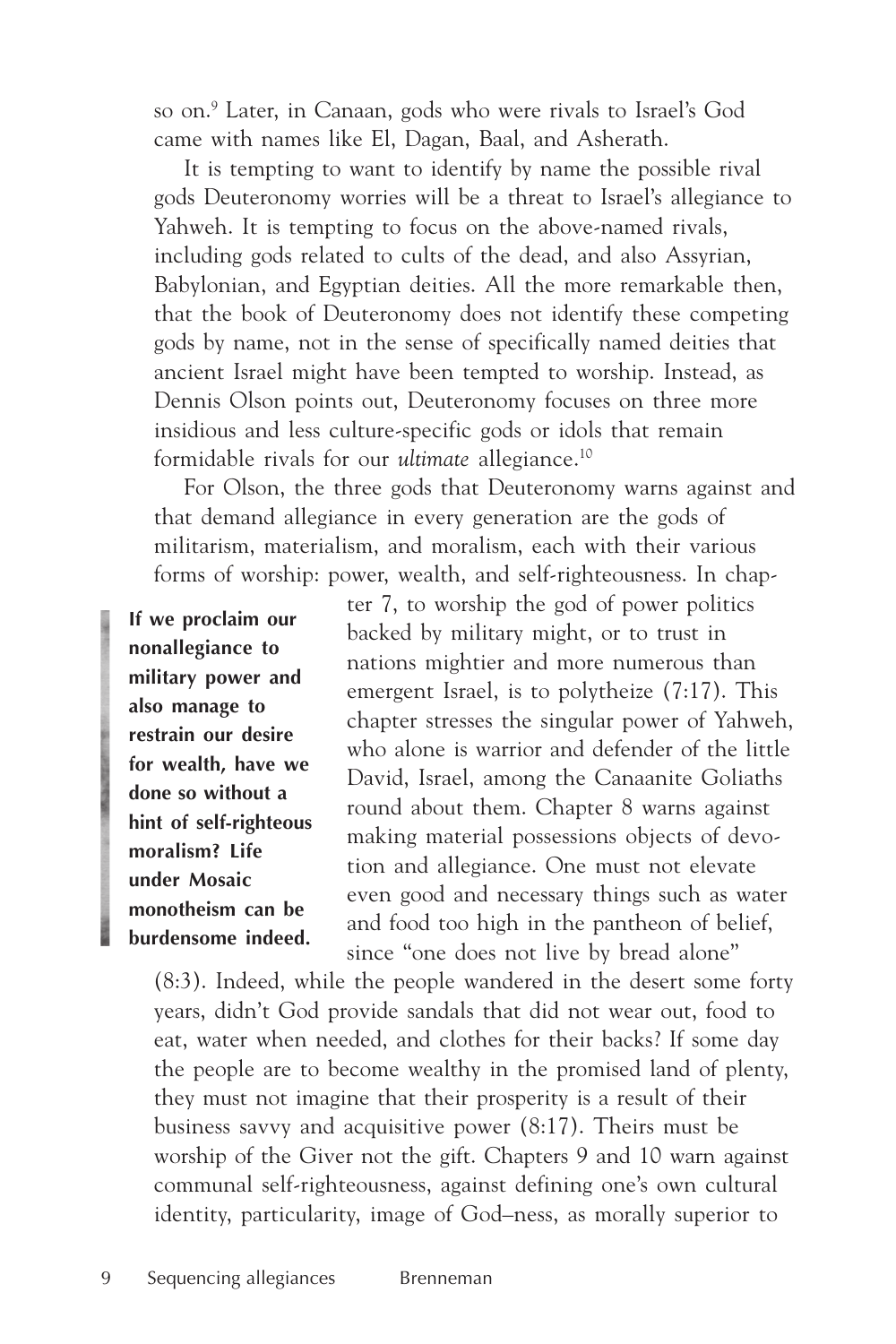others'. Indeed, to imagine that their own moral decency, inherent goodness, or doctrinal purity was the reason they had received a homeland from God would be idolatry of the worst kind (9:3). For fifty-two verses, Moses engages in a harangue intended to take the pride out of his people, lest they imagine themselves to be gods worthy of self-worship. Like a capstone, chapter 11 repeats the language of the *Shema*, underscoring the positive call to love the LORD with all one's heart, soul, and might.

### **Sequencing our allegiances**

If the book of Deuteronomy serves as our guide for determining criteria for idolatrous temptations, inclinations, and practices, few if any of us emerge with a clean slate. If we with confidence stand assured that we do not bow down to military might, are we equally free of idolatrous commitments to material gain? If we proclaim our nonallegiance to military power and also manage to restrain our desire for wealth, have we done so without a hint of self-righteous moralism? Life under Mosaic monotheism can be burdensome indeed. We are more polytheist in practice than we care to admit. We create gods and idols of our own, though we seldom call them that. Perspective matters.

A Jewish or Muslim monotheist might wonder about the apparently idolatrous nature of the Christian faith. He might see Christian claims of monotheism—using Trinitarian doctrine and singing hymns to Jesus Christ—to be like so many pre-Copernican machinations for describing an earth-centered universe. A poor Latina immigrant, who works two jobs and has prayed to God for patience to stand in line for fifteen years in order to become a citizen of the United States, might wonder how a wealthy, educated, US-born citizen could possibly interpret her pledge of allegiance to her new country as idolatry. A pacifist Christian in his attempt to follow Jesus in refusing to kill another human being—even to save the life of an innocent victim—might wonder why a just-war Christian would question such ideological commitment as idolatrous. And so the throwing of stones begins.

A singular, unified view of reality over which the one and only God rules can invite a totalizing, totalitarian temptation to defend one's god (belief), violently, or for that matter, nonviolently but arrogantly. The arguments about idolatry are often disguises about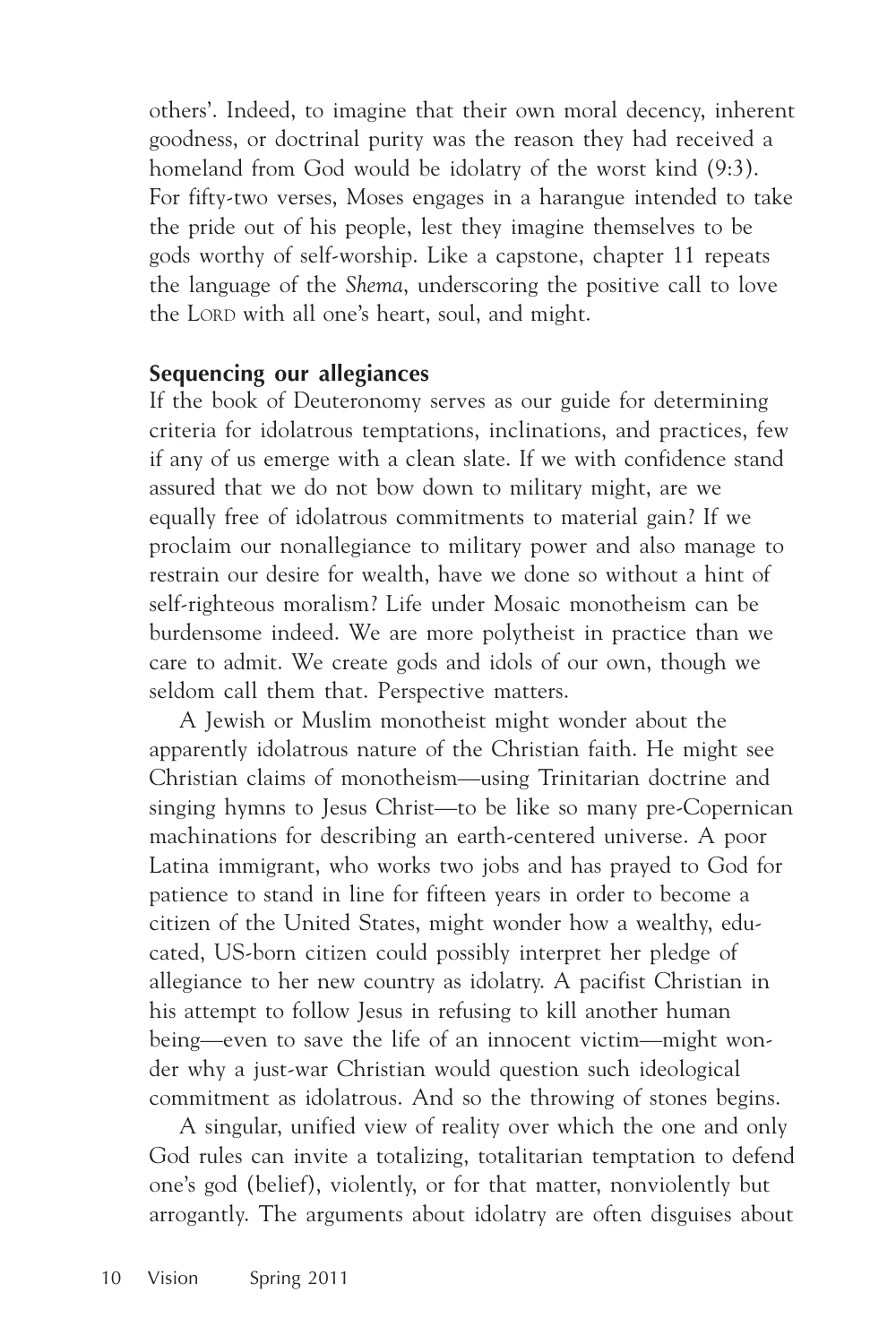claims to truth over against accusations of falsehood. History is replete with examples of such ruthless defense writ large. My God versus your god. On the other hand, if God is the one and only, then to claim God exclusively as one's very own is the height of self-regard and clearly under condemnation according to Deuteronomy's criteria of idolatry. The beauty of a monotheistic worldview is that reality is imbued with a coherence, an integrity, a wholeness, a purpose—and at the same time it is also relativized by the one and only God, so that any projection of one's own narrow, parochial, denomi(national) god onto the universe comes perilously close to disobeying the first commandment.

We who call ourselves Christian, a people of the Book, stand under the burden and blessing of Mosaic monotheism. As we have seen, for a lot of reasons, some not of our own making, it is nearly impossible to obey the first commandment with absolute consistency. And perhaps that is why God gave it to us. Evidence within and outside scripture shows how people then and now are ceaselessly tempted to devote our lives to myriad aims, things, ideas, beliefs, and transcendent projections, as if they had ultimate claim

**In dethroning the Deuteronomic ideology, the book of Job warns us never to confuse even the most sacred biblical faith claim with the one and only Claimant deserving our worship.**

on our lives. Ironically, it took the inclusion in scripture of the book of Job to relativize the retributive justice of the book of Deuteronomy that had all but assumed its own divine status above the one and only God it so wonderfully proclaimed and nearly displaced. In dethroning the Deuteronomic ideology, the book of Job warns us never to confuse even the most sacred and holy and biblical faith claim with the one and only Claimant deserving our worship. For Mennonite Christians, Job may caution against

placing the peace of Christ above a relationship with Christ, or reifying pacifism above Christ, our Peace. In the end, sequence matters.

Earlier I suggested that idolatry is "whatever the heart clings to or relies on for *ultimate* security."11 This definition of the nature of idolatry allows us to negotiate in the spirit of humility a sequence of allegiances, bearing in mind our ultimate commitment to the one God over and above and in us all. It is perilous indeed to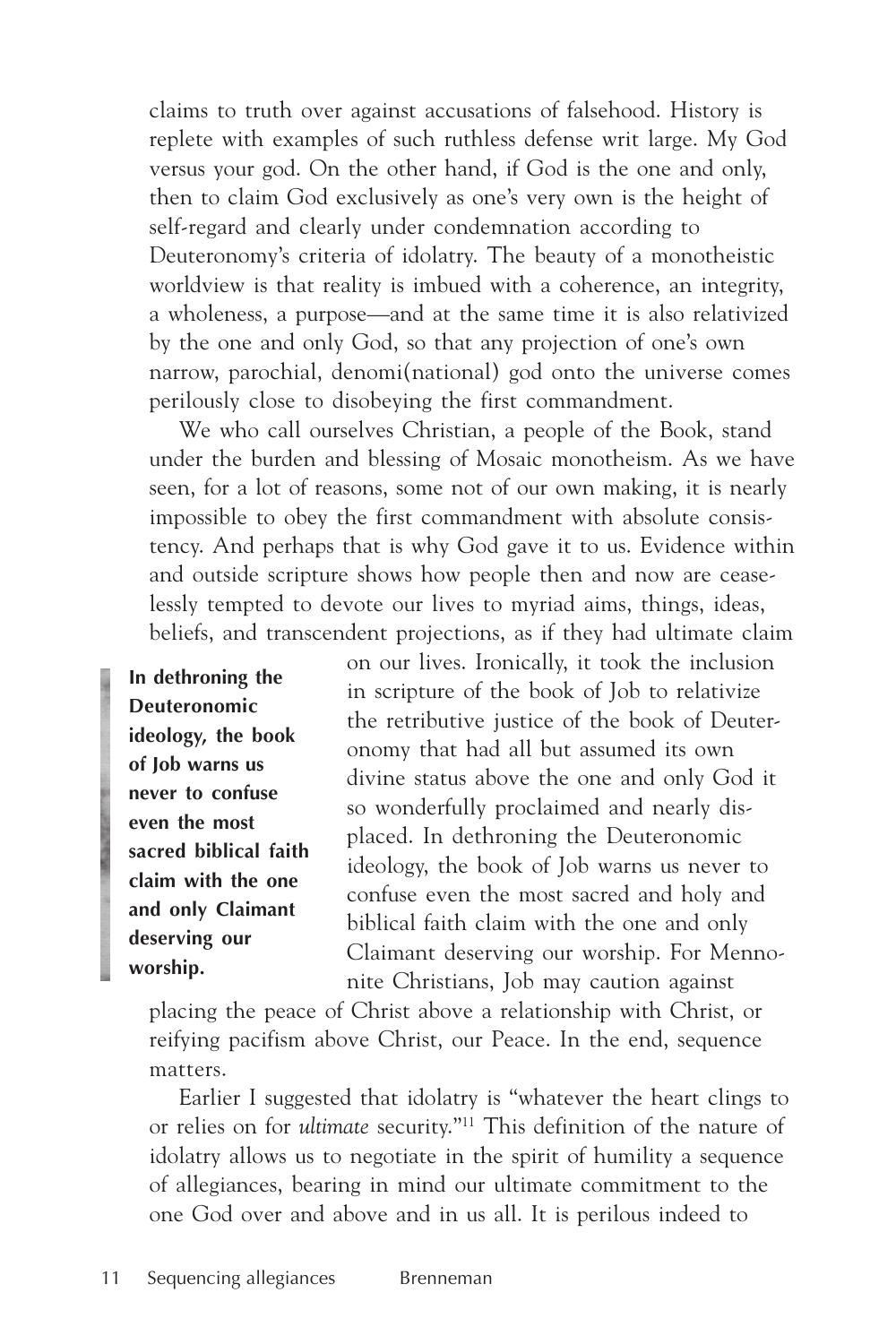suggest that other believers are somehow idolatrous when they differ from us on this or that sequence of allegiances, under the same sovereign domain of the one and only God.

If the *Shema* invites us to defend God's unique status as God, to work out a sequence of allegiances befitting such a God, it equally invites us to defend the only or ultimate feeling worthy of God, the feeling of love (Deut. 6:5): "You shall love the LORD your God with all your heart, and with all your soul, and with all your might." Indeed, describing our relationship with the one and only God as one of love is a defining contribution of the book of Deuteronomy. When approached by scribes arguing over what the greatest commandment in scripture might be, Jesus simply quoted the *Shema*, in effect arguing that to love God is the greatest commandment of all (Mark 12:28–34). In the end, it is a comfort to know that God's love ultimately overshadows God's anger against idolatry by a factor of five hundred to one (Deut. 5:9–10). Such audacious love is the antidote to the work of fine-tuning and the inevitable falling-short of living up to whatever sequence of allegiances we create.

#### **Notes**

1 See G. K. Beale, *We Become What We Worship: A Biblical Theology of Idolatry* (Downers Grove, IL: InterVarsity Press, 2008).

 $^2$  Even if one sets aside this evolutionary sequence for that of an originating monotheism that succumbs to a fallen polytheism or paganism recovered by an Abrahamic then Mosaic exclusive monotheism, the difficulties of defining idolatry and the practice of a recovered monotheism are in no way diminished.

3 Jan Assmann coined the phrase the "Mosaic distinction" to describe an early version of monotheism borrowed from Egypt that continued to influence subsequent iterations of monotheism in Israel (Jan Assmann, *The Price of Monotheism,* trans. Robert Savage [Stanford: Stanford University Press, 2010]). In *God in Translation: Deities in Cross-Cultural Discourse in the Biblical World* (Grand Rapids, MI: Eerdmans, 2008), 10, Mark S. Smith says such a "Mosaic distinction" could only ever be fully claimed during the late biblical and postbiblical canonical formation period.

4 Beale adds the word *ultimate* to Luther's definition. See Beale, *We Become What We Worship*, 17.

5 Adapted by Brian S. Rosner from Reinhold Niebuhr's definition, in "The Concept of Idolatry," *Themelios* 24, no. 3 (May 1999): 24.

6 Deut. 4:15–35; 5:6–10; 6:4, 14–15; 7:2–5, 16, 25–26; 9:12–21; 11:16, 28; 12:2–3, 30–31; 13:1–15; 16:21–22; 17:2–3; 18:9–14; 20:17–18; 27:15; 28:36; 29:17–18, 25; 30:17; 31:16–20, 29; 32:16–21.

7 For what follows, see James E. Brenneman, *On Jordan's Stormy Banks: Lessons from the Book of Deuteronomy* (Scottdale, PA: Herald Press: 2004), 17–18.

8 See Dennis T. Olson, *Deuteronomy and the Death of Moses: A Theological Reading*,